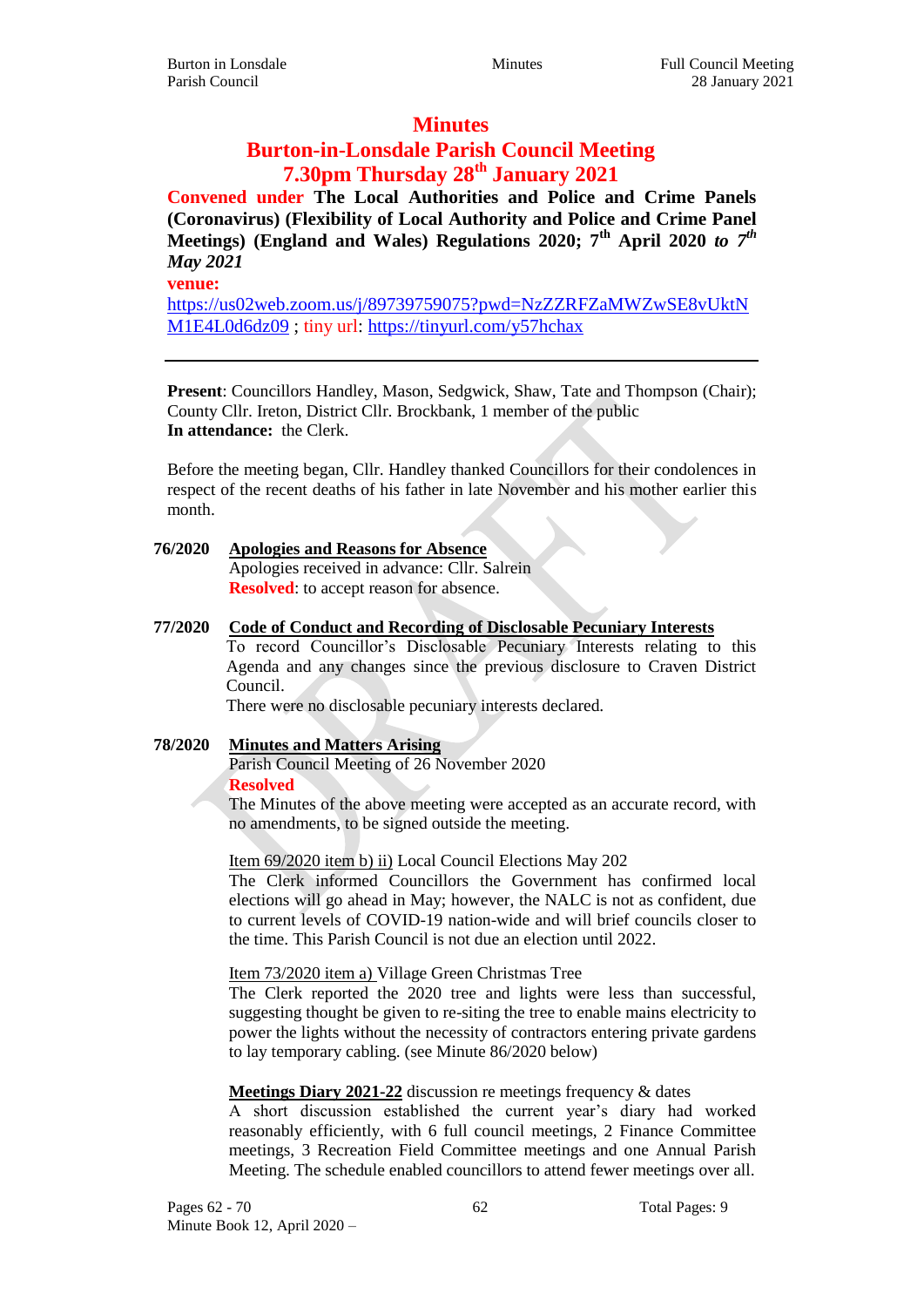# **Resolved**

The 2021/22 meetings diary take a similar format to that of 2020/21. Clerk to circulate proposed diary for agreement.

## **79/2020 Public Questions** or Statements

There were no public statements or questions.

## **80/2020 Reports**

**a)** Police

The following report was sent to the Parish Council:

We had 11 incident reported to the Police in

Burton In Lonsdale between 24.11.20 and 27.01.21 (2 months)

27.11.20 – Suspect vehicle area searched no gain

27.11.21 – X3 - 2 vehicle RTC – Barnoldswick Lane

11.12.20 – RTC single vehicle – High Street

 $23.12.20 - ASB$  Nuisance vehicles  $&$  youth – left prior to police arrival

28.12.20 – Sudden Death

04.01.21 – RTC single vehicle – Ireby Road

09.01.21 – Wildlife – Bird of prey re dog

20.01.21 – Highway disruption- vehicles parked on pavement

25.01.21 – Criminal damage to vehicle – High street

Please report  $&$  suspect incidents at the time on 101 or 999 if urgent. Working to keep North Yorkshire a safe place to live, visit & work please visit [www.northyorkshire.police.uk](http://www.northyorkshire.police.uk/)

Useful site re Crime and policing in England which allows you to search re incident recorded in your area [www.police.uk](http://www.police.uk/)

You can also report safety issues under speed concerns on -

[www.roadwise.co.uk.](http://www.roadwise.co.uk/)

If anyone would like to sign up to Craven Community messaging then please visit - [www.northyorkshirecommunitymessaging.org](http://www.northyorkshirecommunitymessaging.org/) Contact Information:

1 Ring 999 in an emergency or to report a crime in progress

2 Ring 101 to report incidents or provide information

3 Ring Crime Stoppers on 0800 555 111 to remain anonymous

4 E-mail [SNACraven@northyorkshire.pnn.police.uk](mailto:SNACraven@northyorkshire.pnn.police.uk)

District Cllr. Brockbank brought to Councillors' attention to the Community Support Officer, Craig Lyons, who represents the three emergency services, and attends Bentham Town Council meetings, suggesting it would be beneficial to invite him to Parish Council meetings to report on the three emergency services activities. It would also be beneficial to put details in *The Burtonian* for community information. Clerk to contact Craig Lyons and *Burtonian* editors.

**b)** North Yorkshire County Councillor

County Cllr. Ireton reported

i) Ingleton Police Station closure: disappointingly, there appeared to be no prior consultation with the community. Officers will attend at Ingleborough Community Centre at specific times, in addition to those already operating from Bentham Fire Station. Exact details are to be confirmed.

ii) NYCC 2021/22 budget: it is proposed to raise council tax by 3.49%. This recognises the great economic (and social) pressures on households during the COVID 19 pandemic, whilst seeking to protect frontline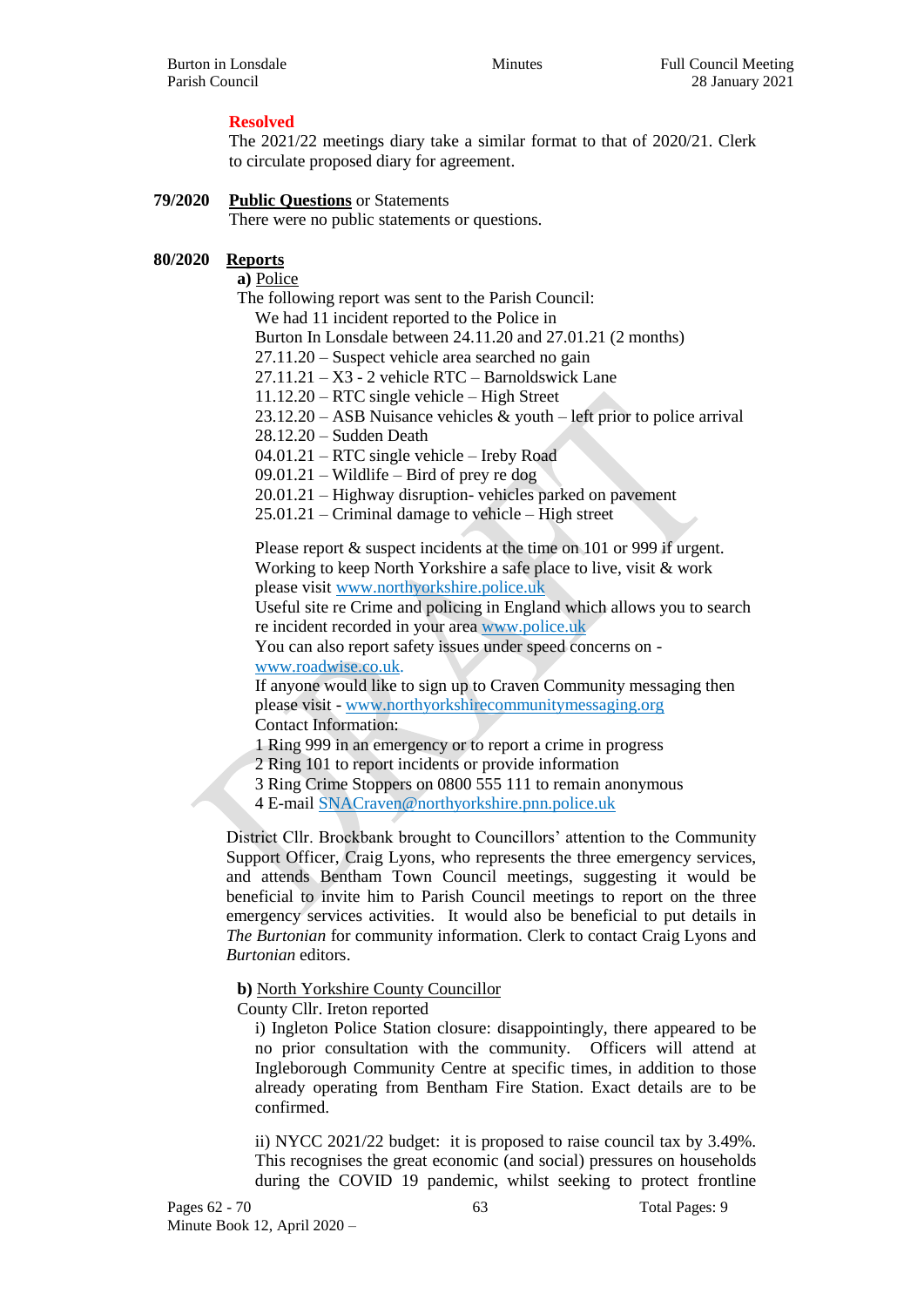services. A shortfall of £59 million by 2023/24 is forecast; whilst use of reserves is not sustainable it is necessary next year due to major uncertainties and a squeezed savings programme as a direct result of Covid 19 this comes on the back of an extra £82 million of spending in response to Covid in the last year alone. Some of the £82 million will be recoverable from government but not all. The future remains very uncertain, and the County Council is very mindful of maintaining operational flexibility to protect vital services whilst being able to respond to further shocks. We understand that residents are facing many difficulties in light of the Covid we also understand just how vital some of the Council services are to the most vulnerable in society. For this reason the Council is trying to get the balance right by setting adult social care precept at 1.5% rather than the 3% permitted by government. I think it is right that we use reserves at this point so we can avoid using savings that may be at the expense of services to some of our most vulnerable residents.

The Chairman thanked Cllr. Ireton for his report, also thanking NYCC for its thoughtful considerations when planning the 2021/22 budget.

**c)** Craven District Councillors; Planning Matters

District Cllr. Brockbank made her report – see Minute 80/2020 a) above.

District Cllr. Handley reported

i) the recent death of District Cllr. Richard Welch, who will be greatly missed.

ii) Craven District Council proposes to raise its portion of council tax by a token £5 (not 5%) for the year 2021/22, in recognition of the economic difficulties residents face due to the COVID 19 pandemic.

Applications Decisions to be noted:

## 2020/22035, 22036: **Approved**

Thornton Lodge, Burton In Lonsdale, Carnforth, Lancaster, LA6 3JZ Installation of traditional sash windows in the uncovered openings of the western elevation; blocking up of adjacent ground floor door. Replacement of skylight and ventilator with four conservation-style roof lights.

## 2020/21895, 21896: **Approved**

Frounts Cottage, Duke Street, LA6 3LG. Demolish existing outbuildings and replace with a single storey extension, replacement of roof section to the rear of the property, new slates of appropriate colour and sizes, replacement timber sash windows.

2020/22192: Tatham House, Low Street: tree works; **Approved**

2020/22373/PNAG: agricultural building, Land Off the A687, West House, Ingleton, Carnforth LA6 3PF: **Refused**

The Chairman noted that some planning application notifications arrived between full council meetings, the 28-day window for comments expiring before the next full council meeting. In such circumstances, if councillors have concerns about a planning application they should ask the Clerk to arrange an urgent meeting in order to formally discuss the application(s).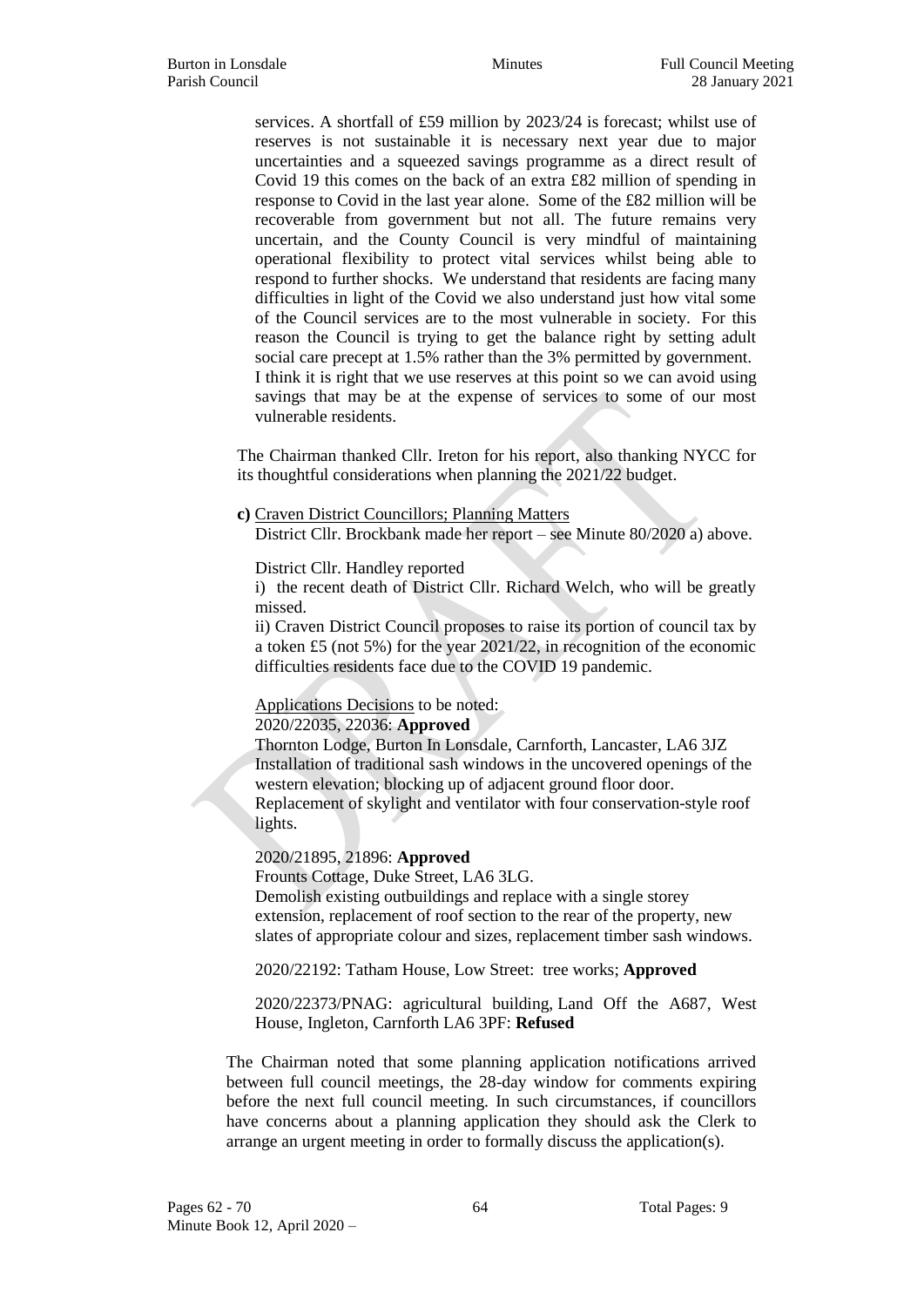## **d)** Clerk; YLCA; Correspondence

The Clerk reported emails from both YLCA and NALC were forwarded to Councillors during December/January. Also circulated: emails re Ingleton Police Station closure, Rural News, YLCA electronic training programme and White Rose Updates.

## **81/2020 General Power of Competence (GPC)**

The Clerk has received a reminder from YLCA to state the Parish Council's General Power of Competence status. A Council can acquire the GPC, allowing expenditure other than under s137 LGA 1972 or other Acts, provided the RFO/Clerk has the CiCLA qualification. (NALC Legal Topic Note 31). YLCA has requested member Councils to inform it when Councils had resolved their eligibility to use the General Power of Competence, in accordance with The Parish Councils (General Power of Competence) (Prescribed Conditions) Order 2012, along with the declaration date.

The Chairman explained the Clerk would have to spend a significant amount of time (and money) to gain such a qualification (she already has a Local Councils Administration qualification), questioning whether it was necessary for the Council to have someone further qualified, when it would be unlikely (in present circumstances) such expenditure not covered by statute would occur.

## **Resolved**

To inform YLCA this council has not declared it has a General Power of Competence, as its usual expenditures are covered by statute.

## **82/2020 Finance Matters**

- a) Bank balances, including receipts since statement date Report circulated prior to the meeting (see appendix 1). Cllr. Mason enquired if the January payments were accounted for in the balance shown for expected year end general reserves. The Clerk confirmed the payments are accounted for.
- b) Approval of payments of budgeted and non budgeted items The following items were presented for approval:

| chq           | <b>Payments December 2020</b>                        | Gross          |
|---------------|------------------------------------------------------|----------------|
| D/D           | Octopus Energy re Nov energy, pavilion               | 69.90          |
| 2489          | Fenland Leisure Products Ltd (prev chq lost in post) | 177.60         |
|               | <b>Payments January 2021</b>                         |                |
| 2490          | YLCA webinar re climate emergency                    | 10.00          |
| 2491          | Gregory & Co re broadband service Dec qtr 2020       | 42.00          |
| 2492          | S Gregory: Dec salary, expenses                      | 302.29         |
| 2493          | HMRC PAYE re Oct-Dec qtr 2020                        | 137.40         |
| 2494          | SLCC annual membership 2021                          | 80.00          |
| 2495          | R K & E Hunter & Son re Rec Field drainage works     | 990.00         |
| D/D           | Octopus Energy re Dec energy, pavilion               | 127.80         |
| 2496          | G V Higton: Village Green Xmas Tree & lights         | 208.00         |
| 2497          | SLCC Enterprises re ref book on LCA                  | 123.80         |
| 2498          | S Gregory: Jan salary, expenses                      | 225.16         |
| Pages 62 - 70 | 65                                                   | Total Pages: 9 |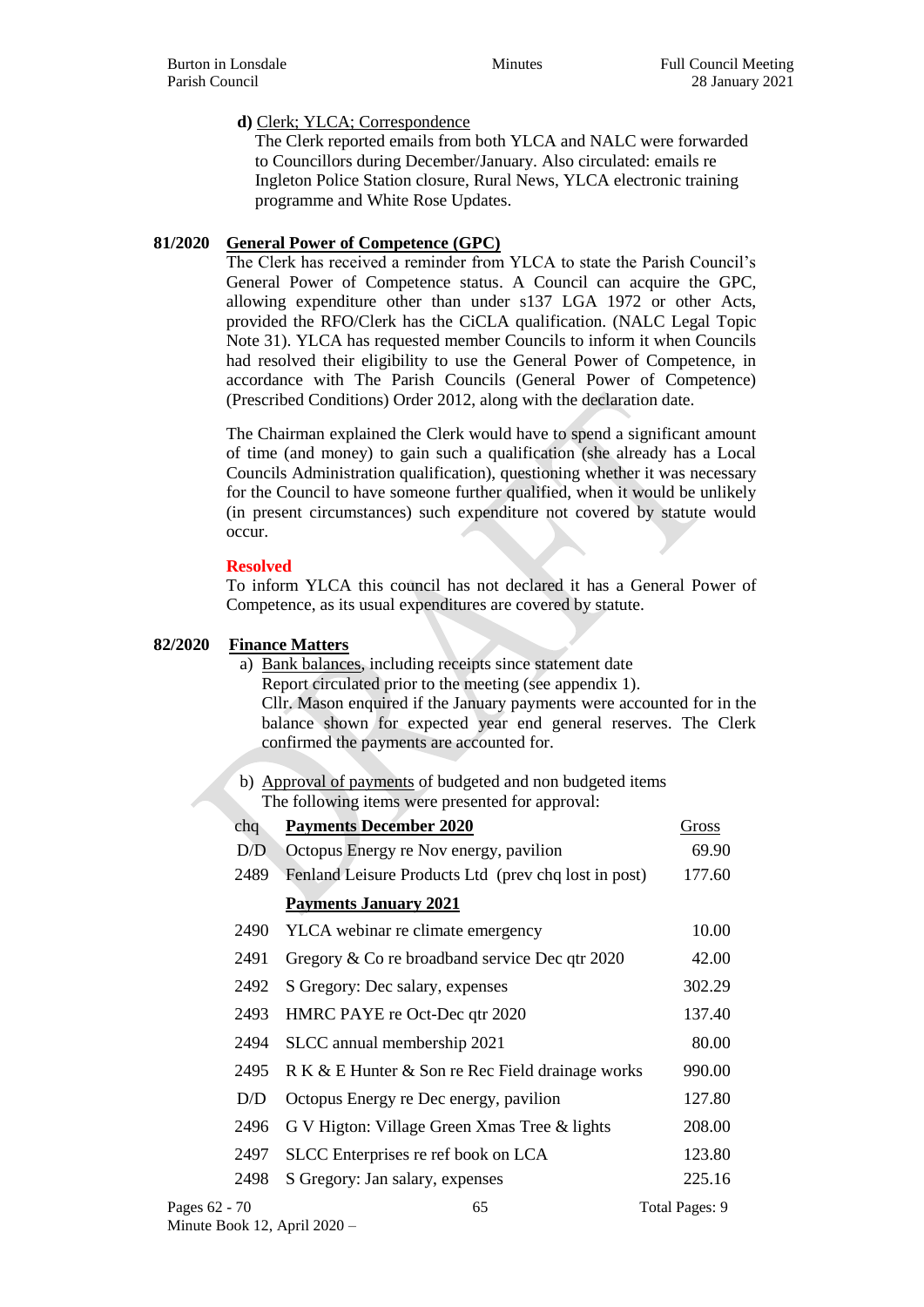| 2499 J Hartley & Sons re grass cutting Oct/Nov 2020 | 324.00   |
|-----------------------------------------------------|----------|
| 2500 C Edmondson: pavilion cleaning Dec/Jan £30+£20 | 50.00    |
|                                                     | 2,867.95 |

## **Resolved**

All payments were approved; the cheques to be signed outside the meeting.

c) All Saints Parochial Church Council sent an email of thanks to the Parish Council:

"...All Saints' church clock was finally and successfully repaired late in November 2020. After coping with a serious fly infestation due to the mild weather at the time, we finally saw the clock working and striking again at the end of November. Too late for Remembrance Sunday but in time for Christmas and New Year.

We send you all once again our sincere thanks for your generous grant of money which enabled us to get this popular village asset working again which helped lift our spirits within the village."

## **83/2020 Legal Matters**

## **a) Request for Wayleave: Riverside Land**

Request by B4RN for wayleave across Riverside Land for installing and maintaining fibre cable for Burton in Lonsdale internet provision.

The Chairman, Cllr. Thompson, declared a non-pecuniary interest in this item, as he works as a volunteer for B4RN.

Cllr. Thompson explained the development of the B4RN fibre broadband network for the village is progressing; the plans are proving to be complex due to the layout of the village. B4RN proposes to route a section of fibre cable from the area near All Saints Church, south through Castle Hill Farm land to Greta Heath, then east toward Burton Hill. This requires crossing the Riverside Land, owned by the Parish Council. A request for permission to use this route has been received from B4RN and, if in agreement, both parties would sign a Wayleave Agreement.

Councillors felt it is essential to have an accurate map of the actual route the fibre cable takes; Cllr. Thompson assured Councillors all services' location would be identified both before and after the dig/installation, and a map provided.

## **Resolved**

The Parish Council agrees to B4RN routing part of its fibre cable network across the Riverside Land as described above, for the community's benefit, and authorising the Responsible Financial Officer (the Clerk) to sign the Wayleave Agreement.

## **b) Lease: Burton Community Sports**

Review of site lease for the Multi Games Area (MUGA), due to end 3<sup>rd</sup> June 2021.

The Chairman explained to Councillors the Recreation Field site was leased to Burton Community Sports Association (BCSA) for the purpose of providing a MUGA for the community and is run by BCSA; the condition is fair, work having begun on replacing the kick boards around the MUGA before COVID 19; the play surface itself requires refreshing, and drainage will require some work.

A short discussion established Councillors were in general agreement the arrangement should continue as present.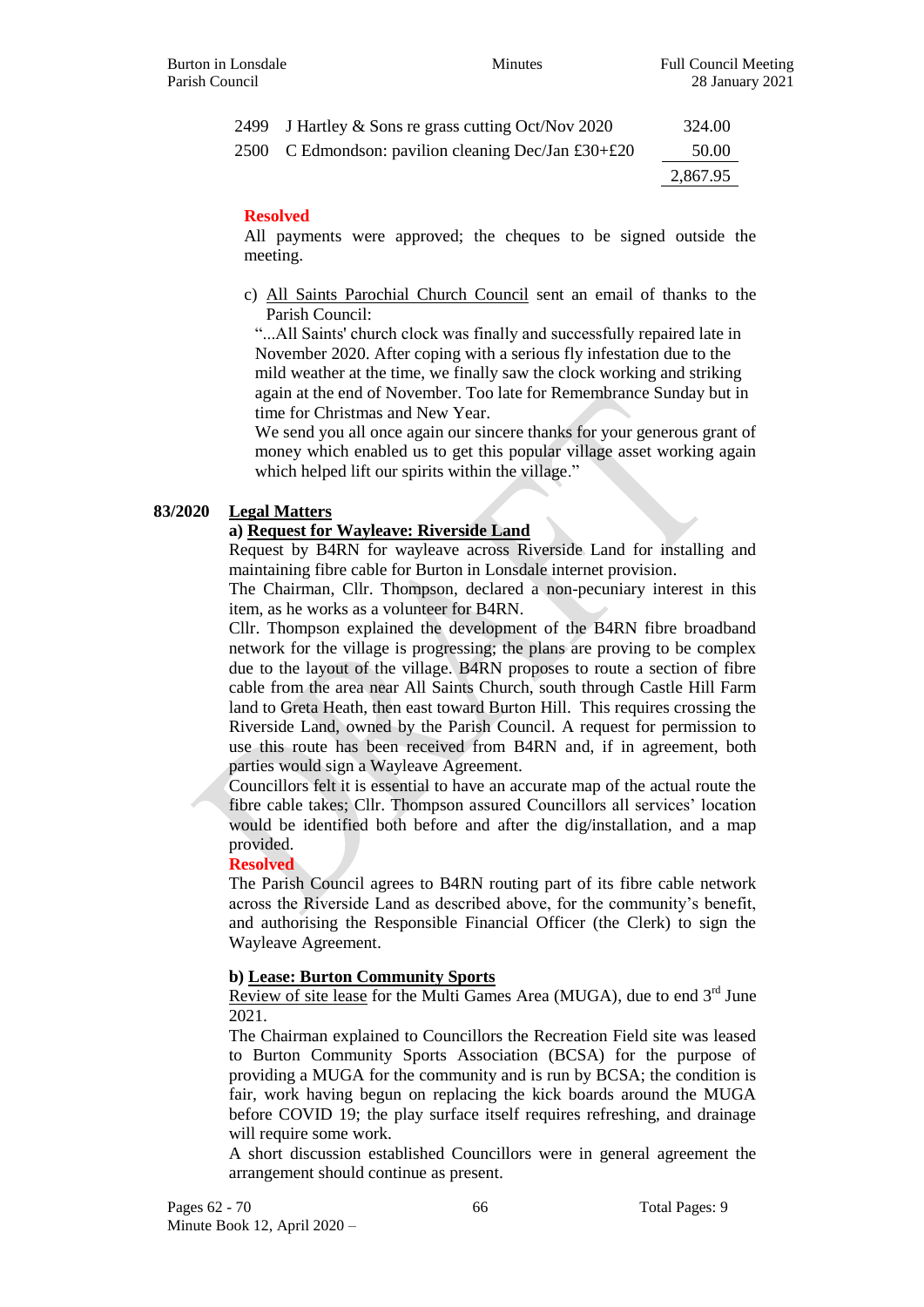## **Resolved**

To contact BCSA drawing to its attention the forthcoming expiry date of the Lease and enquiring if the Association would like to renew the Lease.

## **84/2020 Parish Councillor Reports**

a) Village Hall Committee

Cllr. Thompson reported the intention is still to develop and improve toilet provision; however, the Committee is no further forward on funding. The Hall continues to be out of use, due to COVID 19.

b) Bentham Common Lands Charity: land at The Orchard

Burton Pals with Trowels (PwT), responsible for The Orchard's maintenance, has received a quote of £650 plus VAT for path repairs and improvements, following recent damage by heavy rainfall stripping away path surfaces. PwT requests the Parish Council to formally adopt the small project to repair the path, undertaking to donate the sum of £650 toward the cost. This would enable the Parish Council to pay for the work, and recover the VAT.

The Chairman added he had also contacted the contractor regarding installing a road grade drain, sump and 6-inch pipe from the roadside to the stream outlet to overcome excess surface water washing away surface stone; the work would cost £420 plus VAT, and would be done at the same time as the work for PwT.

## **Resolved**

To formally adopt the PwT project, and accept the donation of £650 toward the project; the second quote of £420 plus VAT to be accepted. The Chairman to liaise with the contractor to ensure the combining of the work outlined in both quotes.

c) Woodland Trust

The Clerk reported several trees in Greta Wood have been felled, due to ash die-back disease; a fallen crab apple tree on the footpath at Greta Mount had also been cleared away.

d) Local Footpath Volunteers

The Chairman reported there has been little work undertaken by the volunteers due to the COVID 19 pandemic restrictions.

## **85/2020 Recreation Committee**

a) Grounds & Outdoor Equipment: inspection reports; maintenance It was noted a car (or two cars) are regularly parked on the car park between 7 and 7.30pm each evening, despite there being no official activities on the Recreation Field due to the COVID 19 restrictions.

## **Resolved**

To bring the matter to police attention, to confirm if legitimate reasons for the regular use of the car park despite no official activities.

Otherwise, the Field is not being used at present. It was noted there are some parents using the play equipment if the weather is dry.

b) Pavilion: report re bookings, maintenance, cleaning

There was a short discussion about the proposed provision of additional storage space in the form of a 30 ft shipping container placed at the rear of the Pavilion, near the road-side wall. The Chairman explained the container would be bought by Caton Terriers, and used by both Caton Terriers and Lonsdale Archers. The steel structure is considered more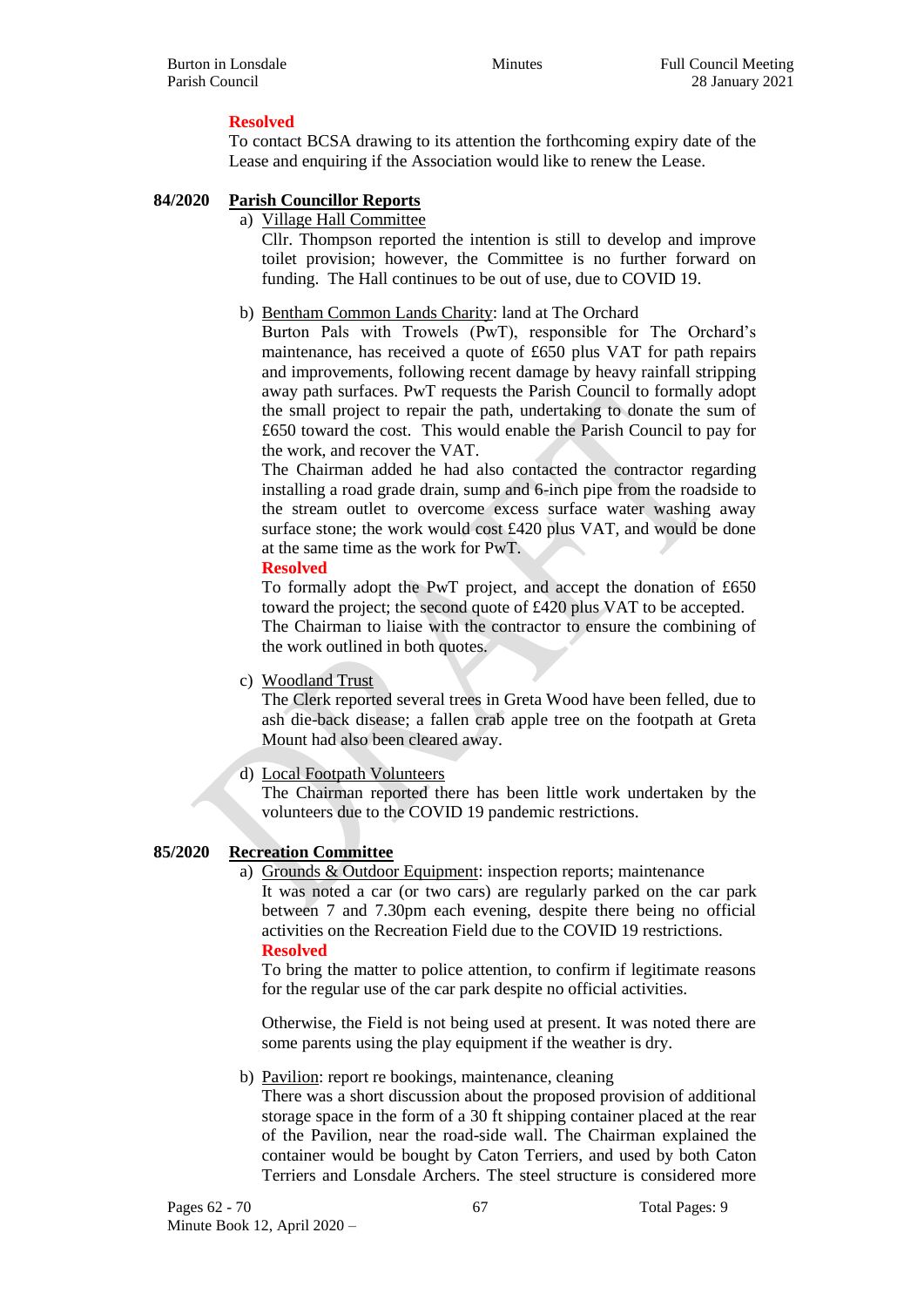robust than a wooden structure, re avoiding potential theft. Meanwhile the goals and nets are being stored on the Social Room floor. After a lengthy investigation it has been established the structure will require planning permission (£195 for the application; this would be included in Caton Terriers' funding application). It is considered a necessary adjunct to the Pavilion, as the equipment is too large to be stored satisfactorily inside any of the Pavilion changing rooms or Social Room.

Some concern was expressed about the appearance of a sea container in rural surroundings, even though it is not a permanent structure. It might be acceptable to put wooden panels on the outside to help it blend in with its surroundings.

Cllr. Brockbank recommended seeking pre-planning application advice from Craven District Council. Cllr. Ireton offered to assist; Cllr. Thompson to forward to Cllr. Ireton the email correspondence between Cllr. Thompson and CDC Planning.

#### **Resolved**

To forward correspondence to Cllr Ireton, for his information and help. It was noted heating has been switched to minimum, using a timer to heat the pavilion at regular intervals during the period it is not being used due to COVID 19 restrictions.

## **86/2020 Maintenance Reports**

a) Village Green, including War Memorial

The owner of Hill House will be cutting back the hedges facing the Village Green to help vehicles not encroach on to the Village Green. The War Memorial is requiring cleaning; Clerk to make enquiries of

local resident in first instance, thereafter putting a notice in the next Burtonian asking for help, if necessary.

The Chairman made Councillors aware that, if the B4RN fibre cable is taken across the Village Green, then it might be possible to put in an electricity supply cable to use for the Christmas tree lights in future. It was also mentioned that Malcolm Lund might be able to supply a large tree for the Green, if necessary.

b) Riverside Land

Cllr Mason observed a lot of trees being choked by ivy; the small sign prohibiting vehicles beyond No 5 requires fixing to the post.

The Clerk advised several posts at the entrance to Riverside Land need replacing.

## **Resolved**

To get quotes for new posts after the B4RN work has been done; Cllr. Mason to count exact number of posts required.

Cllr. Sedgwick will also look at the posts to see if he can help.

- c) Very Old and Separate Churchyard: annual safety inspection Cllrs. Tate and Thompson will set a date outside the meeting to do the inspection.
- d) Street Lighting: no problems to report re street lighting.
- e) Public benches: the Clerk noted someone had cleared away dead leaves and trimmed the hedge and grass around the bench at the south end of the Ireby Road (near Twine Walk), which looks very good. The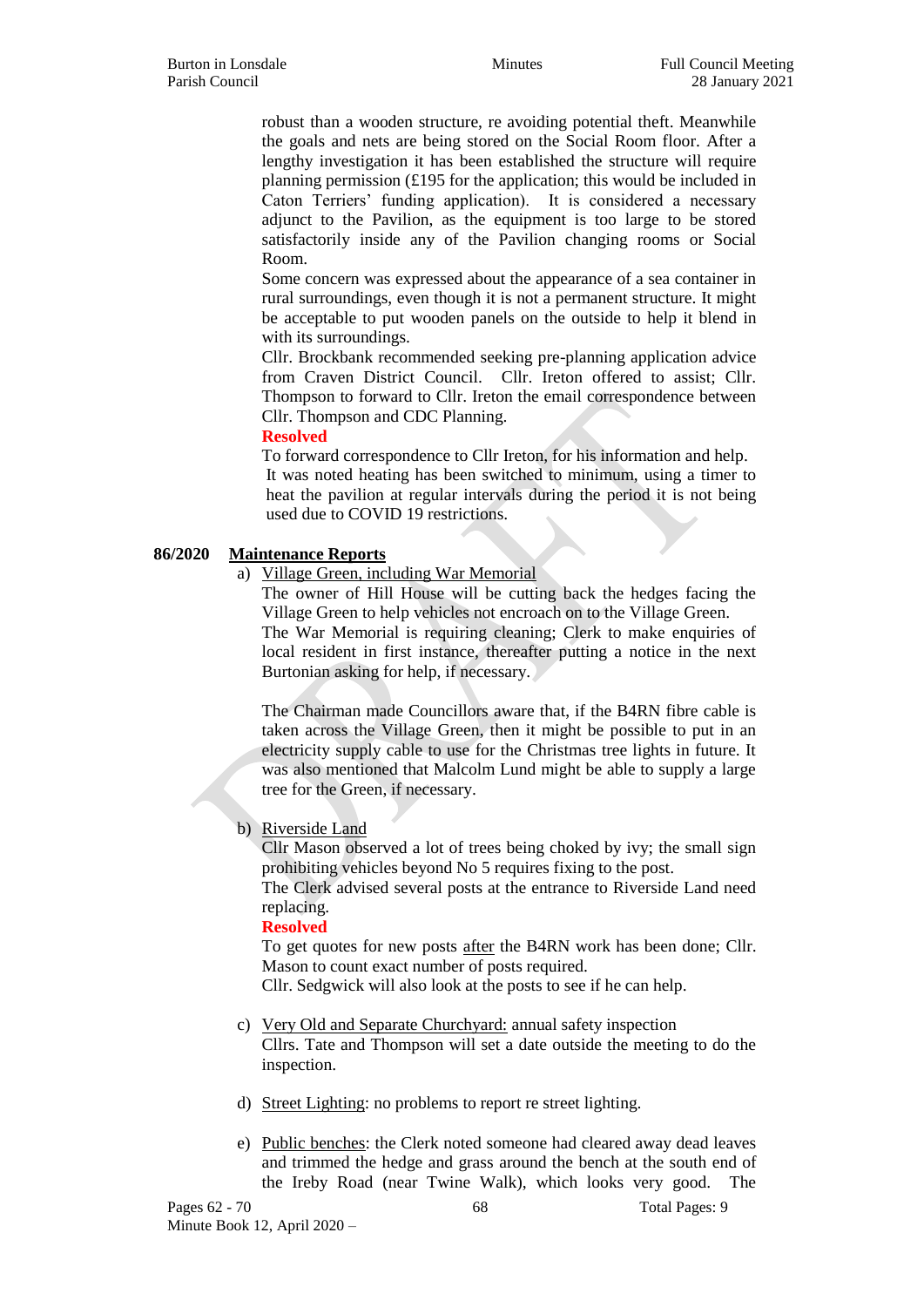Council's grateful thanks were noted. Also noted: the refurbishment of a Millennium seat by a volunteer, for which thanks have been given.

# **87/2020 Items to be included by Clerk in press release**

**Resolved** To place item in the next issue of *Burtonian* about a) the Community Support Officer b) the Parish Council's agreement to a wayleave for B4RN to run fibre cable through the Riverside Land.

## **88/2020 Date, time and venue next monthly Parish Council meeting Resolved**

The following meeting dates: Full Council: 7.30pm Thursday 25<sup>th</sup> March 2021 Recreation Field Committee: 7.30pm Thursday 4<sup>th</sup> March 2021 Dates and venue to be confirmed nearer to the time.

The Chairman thanked everyone for attending the meeting via the internet platform.

The meeting closed at 9.15pm

**Signed .................................................... Dated ......................**